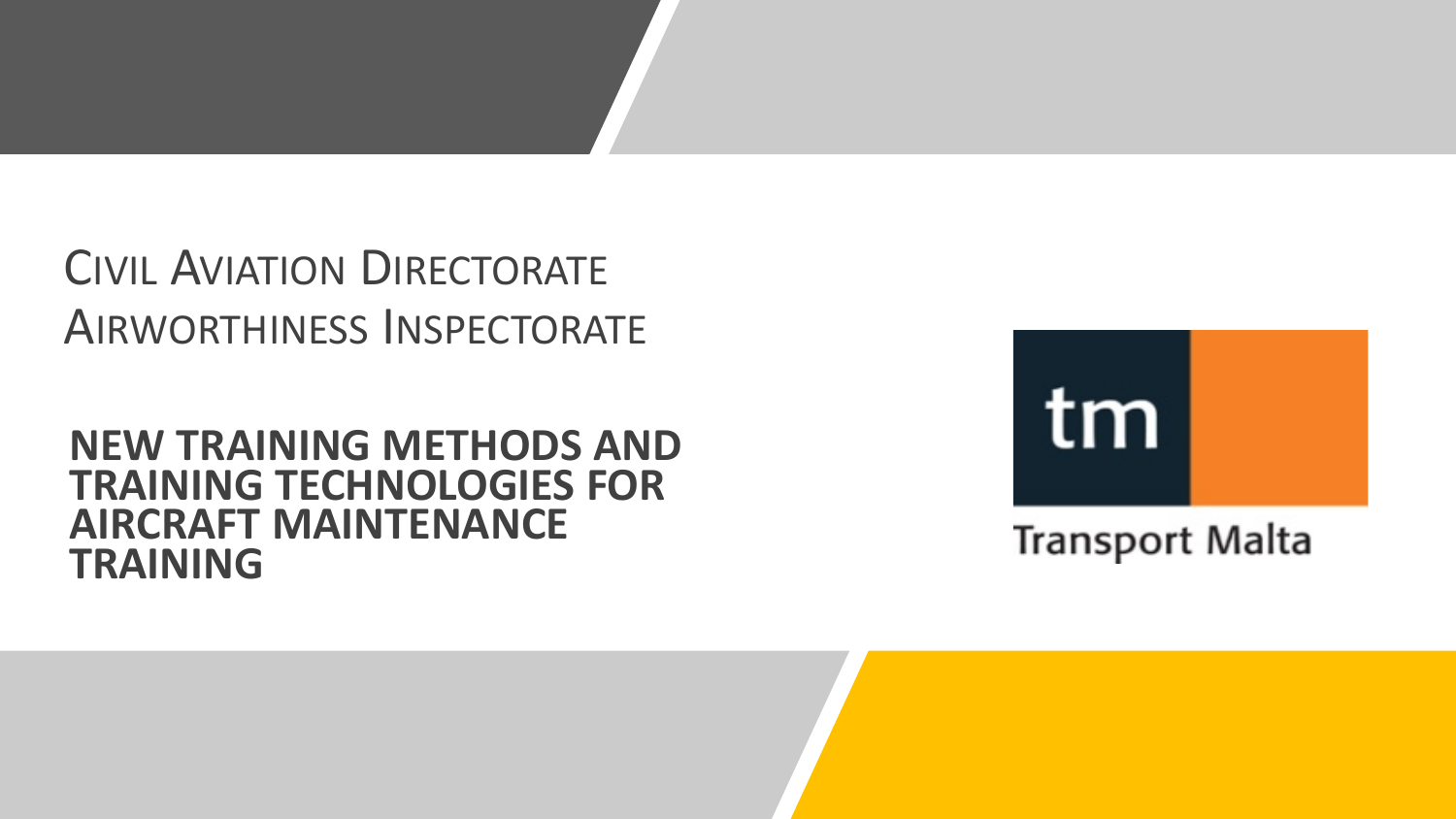# SIGNIFICANT CHANGES

|                                         | <b>PRIOR TO JUNE 2020</b>                                 | <b>CURRENTLY</b>                                                |  |  |  |
|-----------------------------------------|-----------------------------------------------------------|-----------------------------------------------------------------|--|--|--|
| <b>THEORETICAL TRAINING</b>             | <b>CLASSROOM</b>                                          | <b>CLASSROOM / VIRTUAL CLASSROOM</b>                            |  |  |  |
| <b>KNOWLEDGE</b><br><b>EXAMINATIONS</b> | <b>CLASSROOM WITH INVIGILATOR PRESENT</b>                 | <b>CLASSROOM WITH INVIGILATOR</b><br><b>PRESENT</b>             |  |  |  |
| <b>PRACTICAL TRAINING</b>               | CLASSROOM + PRACTICAL TRAINING ON<br><b>REAL AIRCRAFT</b> | CLASSROOM + PRACTICAL TRAINING<br>ON REAL OR VIRTUAL AIRCRAFT   |  |  |  |
| <b>PRACTICAL ASSESSMENTS</b>            | PRACTICAL TASKS IN CLASSROOM AND<br>ON REAL AIRCRAFT      | PRACTICAL TASKS IN CLASSROOM AND<br>ON REAL OR VIRTUAL AIRCRAFT |  |  |  |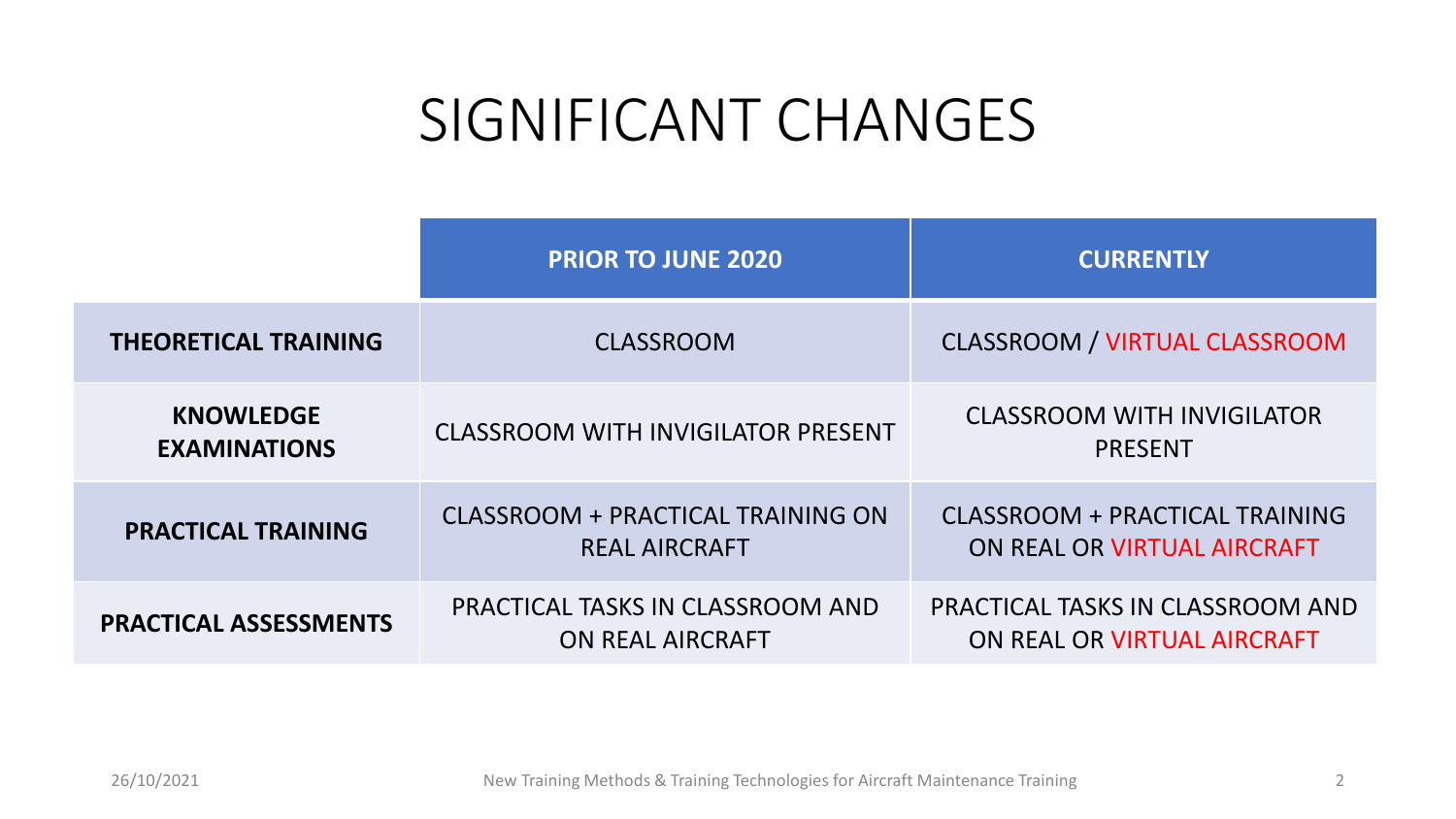TM CAD **Policy** on distance learning training • AMC 147.A130(a) has recently been amended by the issue of 'Annex IV to ED Decision 2020/002/R Acceptable Means of Compliance (AMC) and Guidance Material (GM) to Annex IV [\(Part-147\) to Commission Regulation \(EU\) No 1321/2014 Issue](https://www.easa.europa.eu/sites/default/files/dfu/Annex%20IV%20%E2%80%94%20AMC%20and%20GM%20to%20Part-147%20%E2%80%94%20Issue%202,%20Amendment%202.pdf)  $2-$  Amendment 2' issued on 13<sup>th</sup> March 2020.

Although from the wording it appears that the AMC 147.A.130(a) apply to Part-66 basic training, the concepts and definitions remain the same and are applicable to aircraft and engine type training.

- EASA document "**Guidance for allowing virtual classroom instruction and distance learning**" providing guidelines in relation to the Covid-19 pandemic has been revised and issued on 18th August 2020.
- **The Airworthiness Inspectorate has issued Working Instructions Bulletin 02/2020 now at revision 2 dated 14 September 2020**

**AVAILABLE FOR OUR MAINTENANCE TRAINING ORGANISATIONS on TM CAD CENTRIK PLATFORM**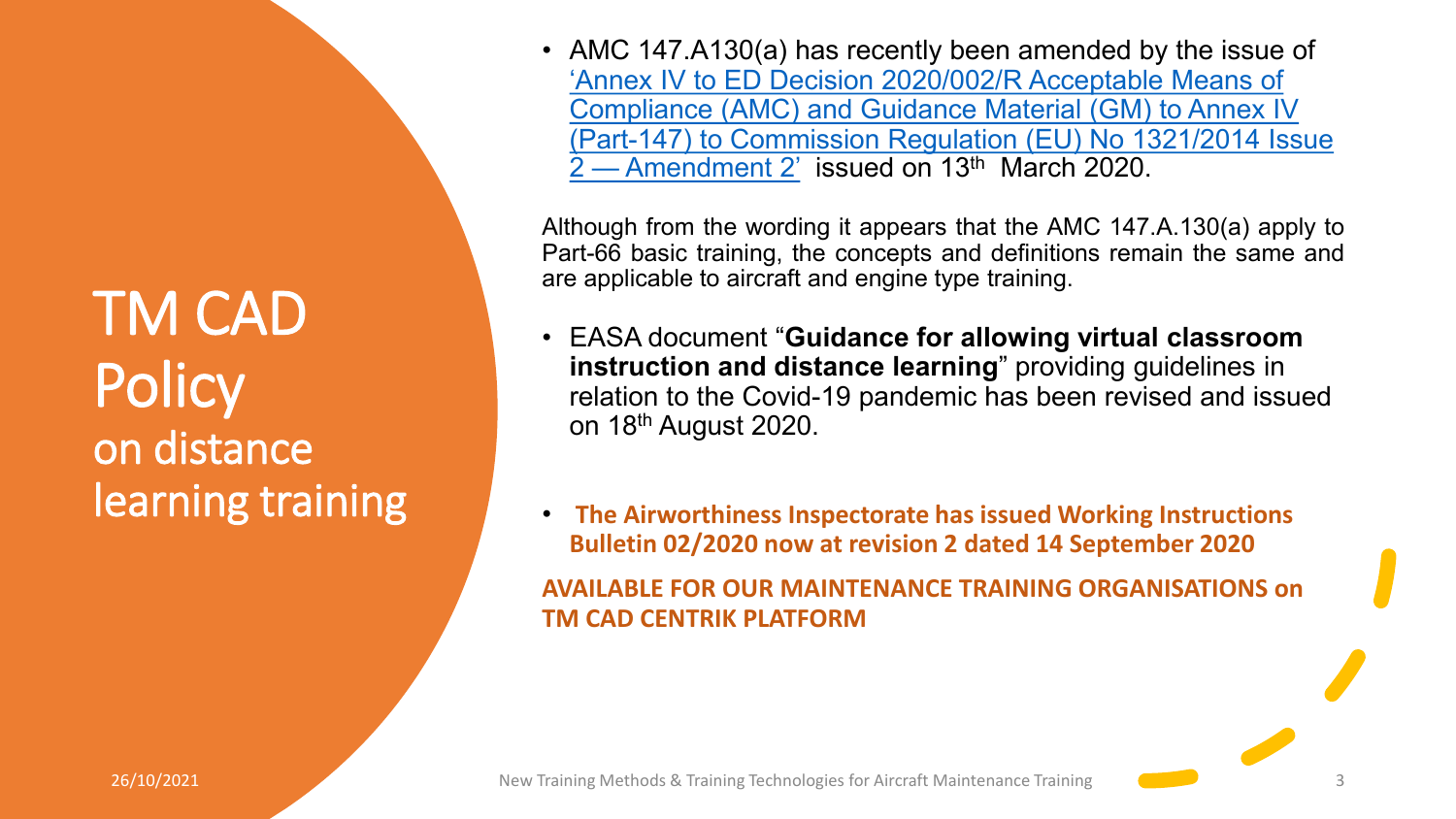Virtual Classroom Instruction

mitigation measures and main issues



### Level of communication



### Equipment and tools



 $\Delta$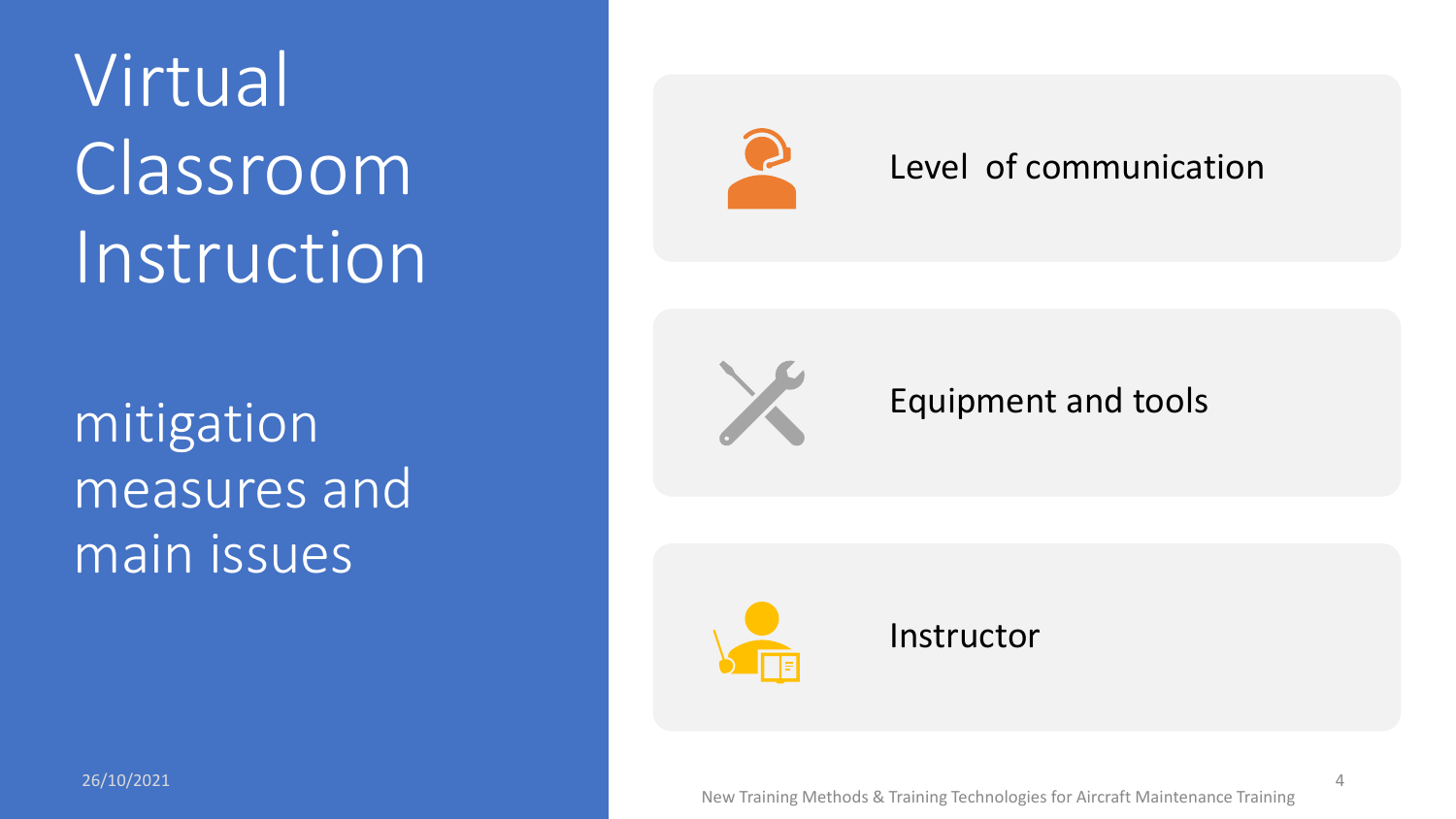### TABLE 1 : TRAINING TOOLS

|                | <b>Training Tools</b>                                                           | <b>Description</b>                                                                                                                                                                                                                                                                                                    |
|----------------|---------------------------------------------------------------------------------|-----------------------------------------------------------------------------------------------------------------------------------------------------------------------------------------------------------------------------------------------------------------------------------------------------------------------|
| $\mathbf{1}$   | Slideshow presentation                                                          | A structured presentation of slides                                                                                                                                                                                                                                                                                   |
| $\overline{2}$ | <b>Manuals</b>                                                                  | Comprehensive and controlled publication of a particular topic.                                                                                                                                                                                                                                                       |
| $\overline{3}$ | Computer (Desktop PC, laptop,<br>etc)                                           | An electronic processing device that can hold and display information in various<br>media.                                                                                                                                                                                                                            |
| 4              | Mobile devices (such as, but<br>not limited to, tablets, smart<br>phones, etc.) | A mobile electronic processing device that can hold and display information in various<br>media.                                                                                                                                                                                                                      |
| 5 <sup>1</sup> | <b>Videos</b>                                                                   | Electronic media for broadcasting moving visual images.                                                                                                                                                                                                                                                               |
| 6              | MSTD - Maintenance<br>simulation training device                                | A training device that is intended to be used in maintenance training, examination,<br>and/or assessment for a component, system or entire aircraft. The MSTD may consist<br>of hardware and software elements.                                                                                                       |
| $\overline{7}$ | Mock-up                                                                         | A scaled or full-size replica of a component, system or entire aircraft that preserves<br>(i.e. is an exact replica of) the geometrical, operational or functional characteristics of<br>the real component, system or entire aircraft for which maintenance training is<br>delivered with the use of such a replica. |
| 8              | Virtual reality                                                                 | A computer-generated three-dimensional (3D) environment which can be explored<br>and possibly interacted with.                                                                                                                                                                                                        |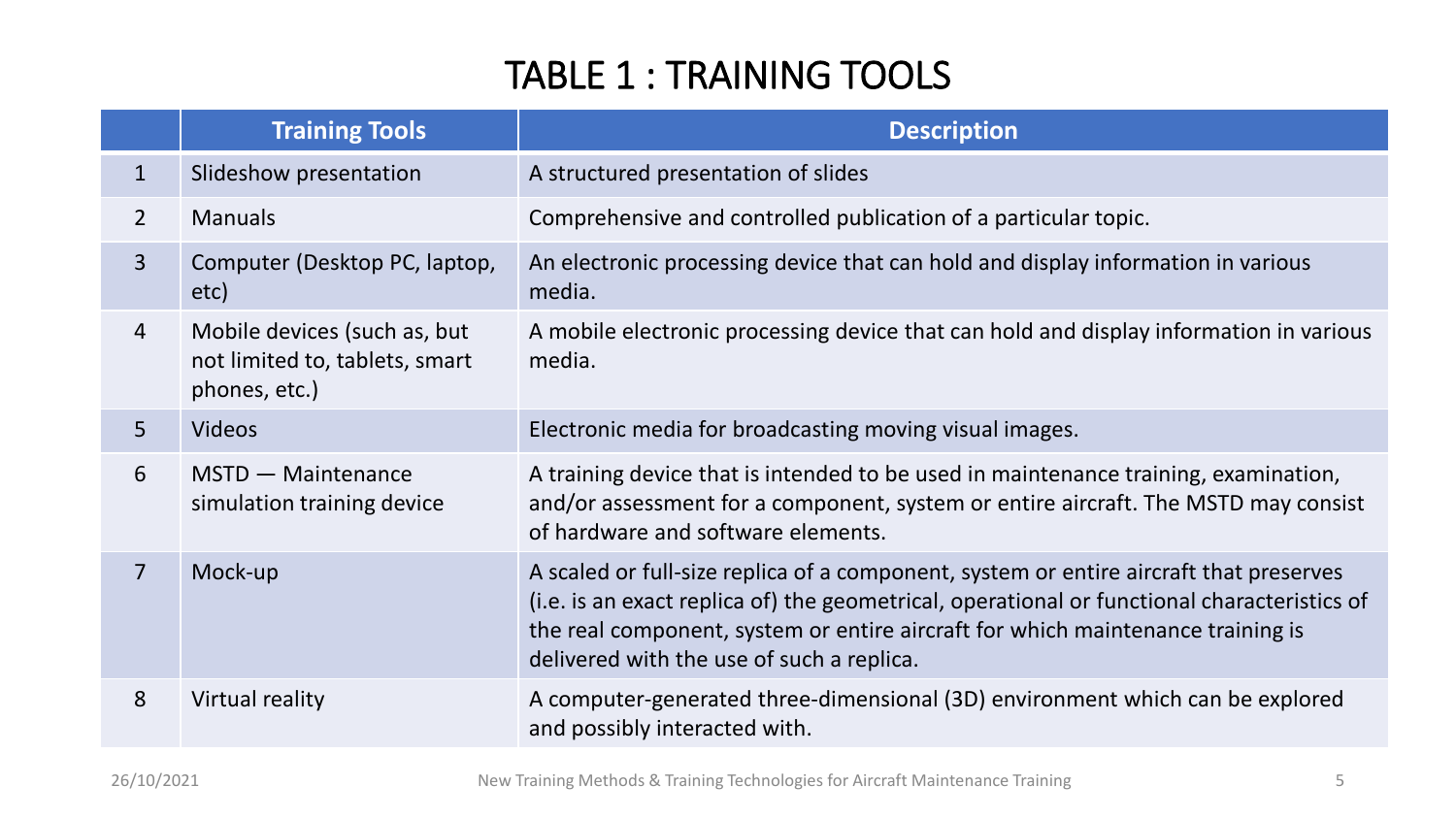### TABLE 1 : TRAINING TOOLS

(cont)

|    | <b>Training Tools</b>                | <b>Description</b>                                                                                                                                                                                                                                                                                                                           |
|----|--------------------------------------|----------------------------------------------------------------------------------------------------------------------------------------------------------------------------------------------------------------------------------------------------------------------------------------------------------------------------------------------|
| 9  | MTD - Maintenance training<br>device | Maintenance training device is any training device other than an MSTD used for<br>maintenance training and/or examination and/or assessment. It may include mock-<br>ups.                                                                                                                                                                    |
| 10 | Real aircraft                        | A suitable aircraft whose condition allows teaching a selection of maintenance tasks<br>that are representative of the particular aircraft or of the aircraft category.                                                                                                                                                                      |
| 11 | Aircraft component                   | A suitable aircraft component used to teach specific maintenance tasks off-the-wing.                                                                                                                                                                                                                                                         |
| 12 | Augmented reality                    | An enhancement (modification, enrichment, alteration or manipulation) of one's<br>current perception of reality elements of a physical, real-world environment<br>following user's inputs picked up by sensors transferred to rapid streaming computer<br>images. By contrast, virtual reality replaces the real world with a simulated one. |
| 13 | <b>Embedded training</b>             | A maintenance training function that is originally integrated into the aircraft<br>component's design (i.e. a centralised fault display system).                                                                                                                                                                                             |
| 14 | Classroom                            | A physical, appropriate location where learning takes place.                                                                                                                                                                                                                                                                                 |
| 15 | <b>Virtual Classroom</b>             | A simulated, not physical, location where synchronous learning takes place.                                                                                                                                                                                                                                                                  |
| 16 | <b>Virtual Aircraft</b>              | A simulated, not physical, aircraft that may be used in theoretical training, practical<br>training, examination or assessment.                                                                                                                                                                                                              |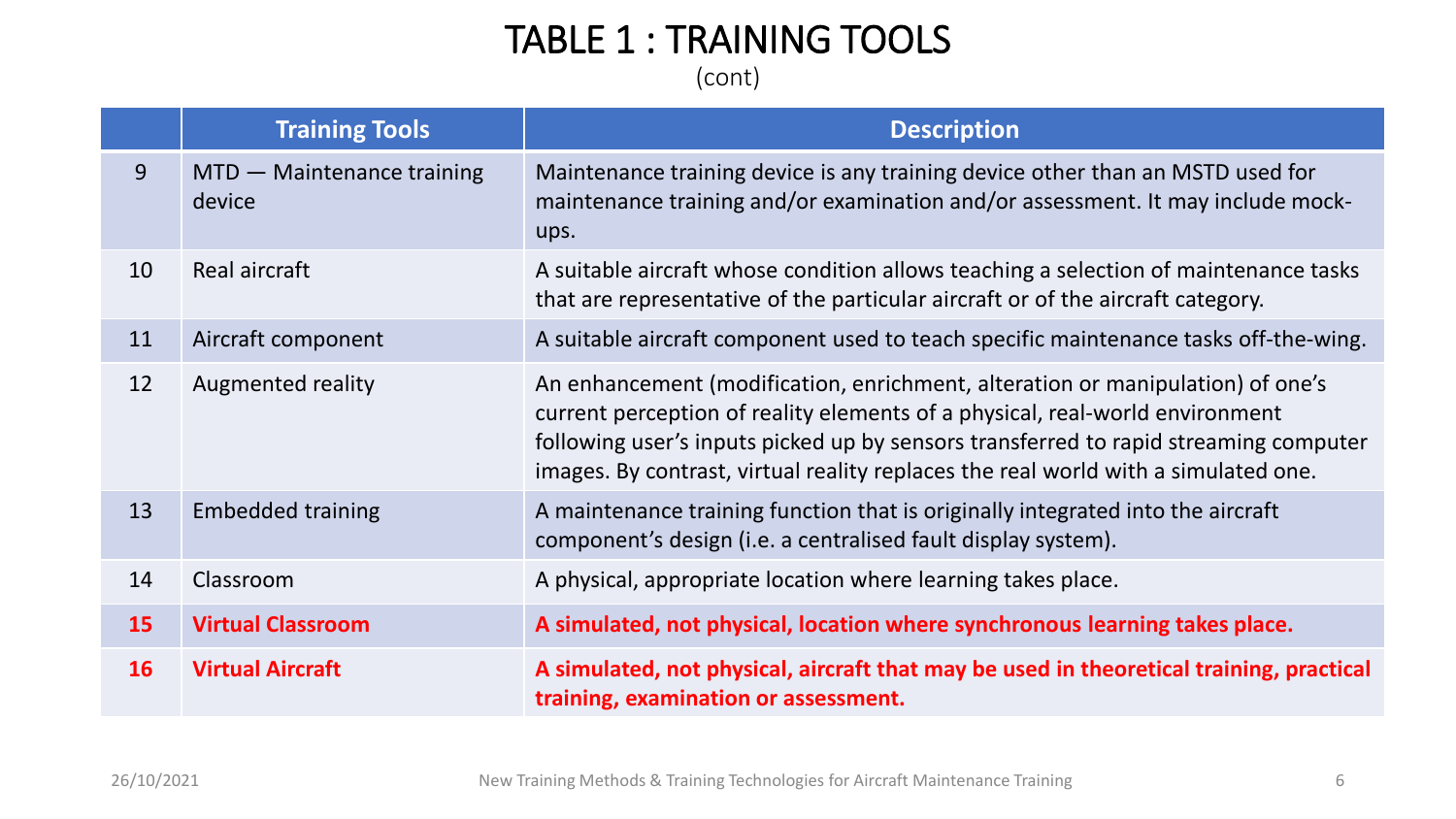### TABLE 2 : TRAINING METHODS

| <b>TRAINING</b><br><b>METHOD</b>                 | <b>DESCRIPTION</b>                                                                                                                                                                                                                                                 | <b>INSTRUCTOR</b><br><b>CENTRED</b><br>(1) | <b>STUDENT</b><br><b>CENTRED</b><br>(2) | <b>BLENDED</b><br><b>TRAINING</b><br>(3) |
|--------------------------------------------------|--------------------------------------------------------------------------------------------------------------------------------------------------------------------------------------------------------------------------------------------------------------------|--------------------------------------------|-----------------------------------------|------------------------------------------|
| <b>Assisted learning</b><br>(mentoring)          | Assisted learning or mentorship represents an ongoing, close<br>relationship of dialogue and learning between an experienced<br>/knowledgeable instructor and a less<br>experienced/knowledgeable student in order to develop<br>experience/knowledge of students. | $\boldsymbol{X}$                           | $\mathbf{x}$                            | X                                        |
| Computer-based<br>training (CBT)                 | CBT is any interactive means of structured training using a<br>computer to deliver a content.                                                                                                                                                                      | X                                          | $\boldsymbol{X}$                        | $\boldsymbol{X}$                         |
| Demonstration                                    | A method of teaching by example rather than explanation.                                                                                                                                                                                                           | $\boldsymbol{X}$                           |                                         | $\boldsymbol{X}$                         |
| Distance learning<br>asynchronous                | Distance learning reflects training situations in which<br>instructors and students are physically separated. It is<br>asynchronous if the teacher and the students do not interact<br>at the same time.                                                           |                                            | $\boldsymbol{X}$                        | $\boldsymbol{X}$                         |
| <b>Distance learning</b><br>synchronous<br>(DLS) | Distance learning reflects training situations in which<br>instructors and students are physically separated. It is<br>synchronous if the teacher and the students interact at the<br>same time (real time).                                                       | X                                          |                                         |                                          |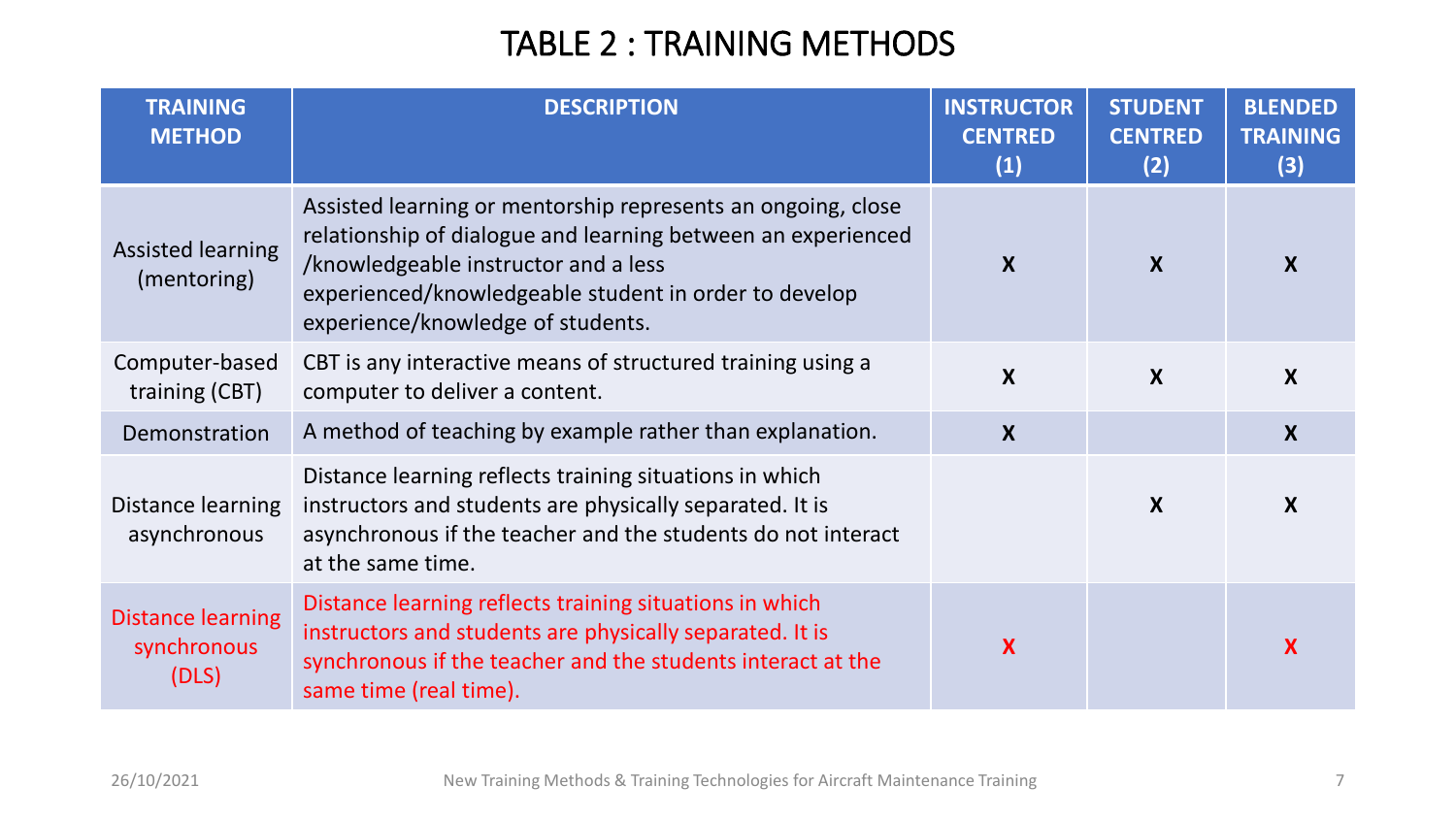### TABLE 2 : TRAINING METHODS (cont.)

| <b>TRAINING</b><br><b>METHOD</b>              | <b>DESCRIPTION</b>                                                                                                                          | <b>INSTRUCTOR</b><br><b>CENTRED</b><br>(1) | <b>STUDENT</b><br><b>CENTRED</b><br>(2) | <b>BLENDED</b><br><b>TRAINING</b><br>(3) |
|-----------------------------------------------|---------------------------------------------------------------------------------------------------------------------------------------------|--------------------------------------------|-----------------------------------------|------------------------------------------|
| e-learning                                    | Training via a network or electronic means, with or<br>without the support of instructors (e-tutors).                                       | $\boldsymbol{X}$                           | X                                       | X                                        |
| Lecturing<br>(instructor-<br>led/face to face | Practice of face-to-face delivery of training and learning<br>material between an instructor and students, either<br>individuals or groups. | X                                          |                                         | X                                        |
| <b>Mobile learning</b><br>(M-learning)        | Any sort of learning that happens when the student is not<br>at a fixed, predetermined location, using mobile<br>technologies.              | X                                          | X                                       | X                                        |
| Multimedia-based<br>training $(4)$            | Any combined use of different training media.                                                                                               | $\boldsymbol{X}$                           | $\boldsymbol{X}$                        | $\boldsymbol{X}$                         |
| Simulation                                    | Any type of training that uses a simulator imitating a real-<br>world process or system.                                                    | X                                          | X                                       | X                                        |
| Web-based<br>training (WBT)                   | Generic term for training or instruction delivered over the<br>internet or an intranet using a web browser.                                 | X                                          | X                                       | X                                        |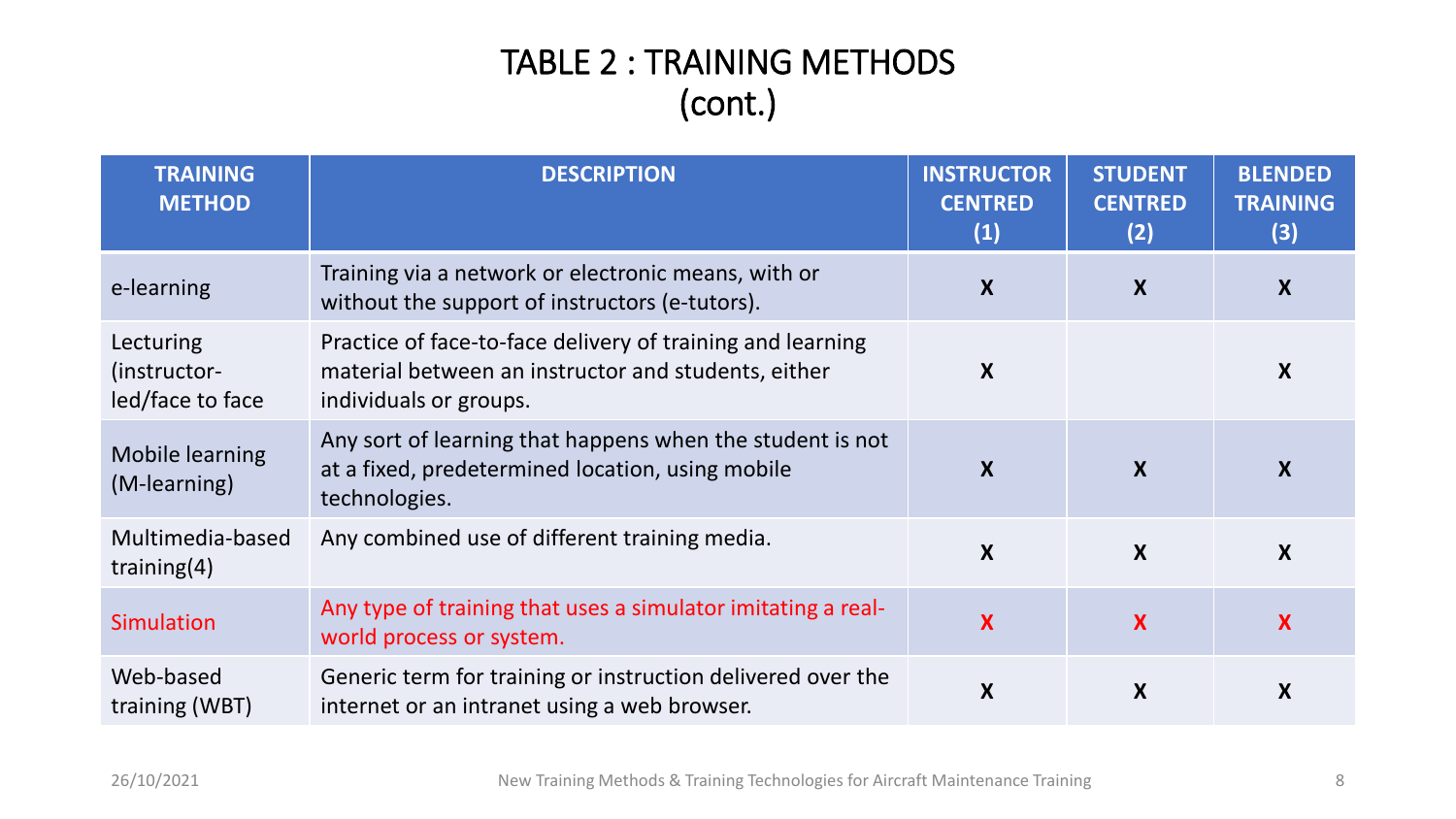#### Example 1 TABLE 3 : COMBINATION OF TRAINING METHODS AND TOOLS AND THEIR USE FOR DISTANCE LEARNING SYNCHRONOUS (DLS) IN A VIRTUAL CLASSROOM (15) or VITUAL AIRCRAFT (16)

| <b>TRAINING</b><br><b>METHOD</b> | <b>TRAINING</b><br><b>TOOLS</b>       | <b>THEORETICAL ELEMENTS</b> |         |         | <b>PRACTICAL</b> | <b>OJT</b> |                                  | <b>LEARNING OBJECTIVES</b> |                             |  |
|----------------------------------|---------------------------------------|-----------------------------|---------|---------|------------------|------------|----------------------------------|----------------------------|-----------------------------|--|
| See<br>Table 2                   | See<br>Table 1                        | Level 1                     | Level 2 | Level 3 | <b>ELEMENTS</b>  |            | <b>KNOWLEDGE</b>                 | <b>SKILLS</b>              | <b>ATTITUDE</b>             |  |
| <b>DLS</b>                       | 1, 2, 3, 4,<br>5, 8, 15,<br><b>16</b> | X                           | X       | X(1)    | X(1)             |            | X(1)<br><b>Type</b><br>Unlimited | X(1)                       | X(1)<br>Only<br><b>Type</b> |  |

(1) Limited suitability. It means that the respective training method may be used but with limited results, thus requiring the support of a complementary training method to fulfil the learning objectives.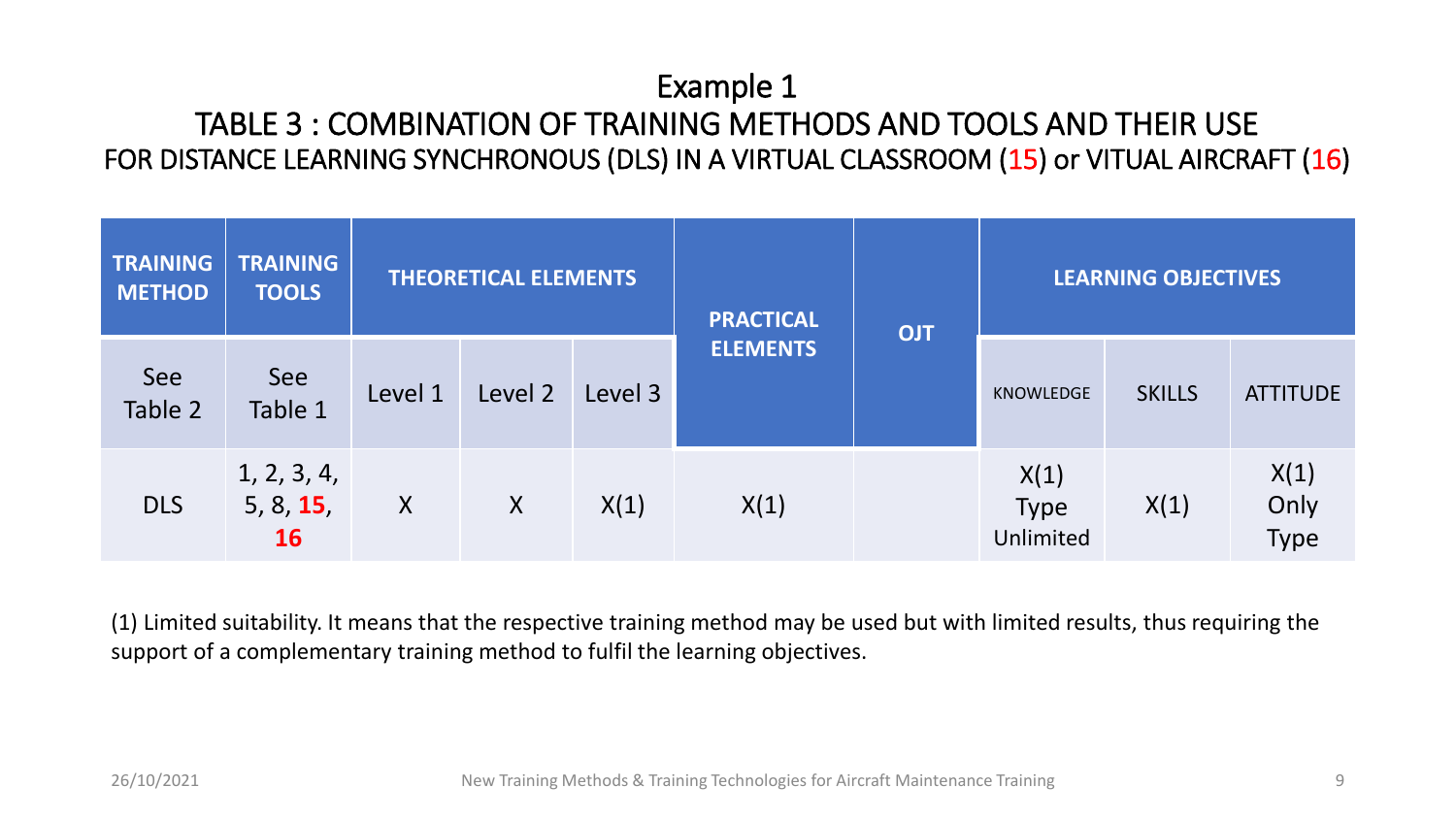### Example 2 TABLE 3 : COMBINATION OF TRAINING METHODS AND TOOLS AND THEIR USE FOR SIMULATION IN A VIRTUAL CLASSROOM (15) or VITUAL AIRCRAFT (16)

| <b>TRAINING</b><br><b>METHOD</b> | <b>TRAINING</b><br><b>TOOLS</b>                        | <b>THEORETICAL ELEMENTS</b> |                  |         | <b>PRACTICAL</b> | <b>OJT</b> |                  | <b>LEARNING OBJECTIVES</b> |                   |
|----------------------------------|--------------------------------------------------------|-----------------------------|------------------|---------|------------------|------------|------------------|----------------------------|-------------------|
| $\overline{2}$                   | See Table   See Table<br>┻                             | Level 1                     | Level 2          | Level 3 | <b>ELEMENTS</b>  |            | <b>KNOWLEDGE</b> | <b>SKILLS</b>              | <b>ATTITUDE</b>   |
| Simulation                       | 1, 3, 4, 6,<br>7, 8, 9,<br>10, 12,<br>14,<br>15(1), 16 | X                           | $\boldsymbol{X}$ | X(1)    | X                |            | X                | $\boldsymbol{X}$           | X<br>Only<br>Type |

(1) Limited suitability : It means that the respective training method may be used but with limited results, thus requiring the support of a complementary training method to fulfil the learning objectives.